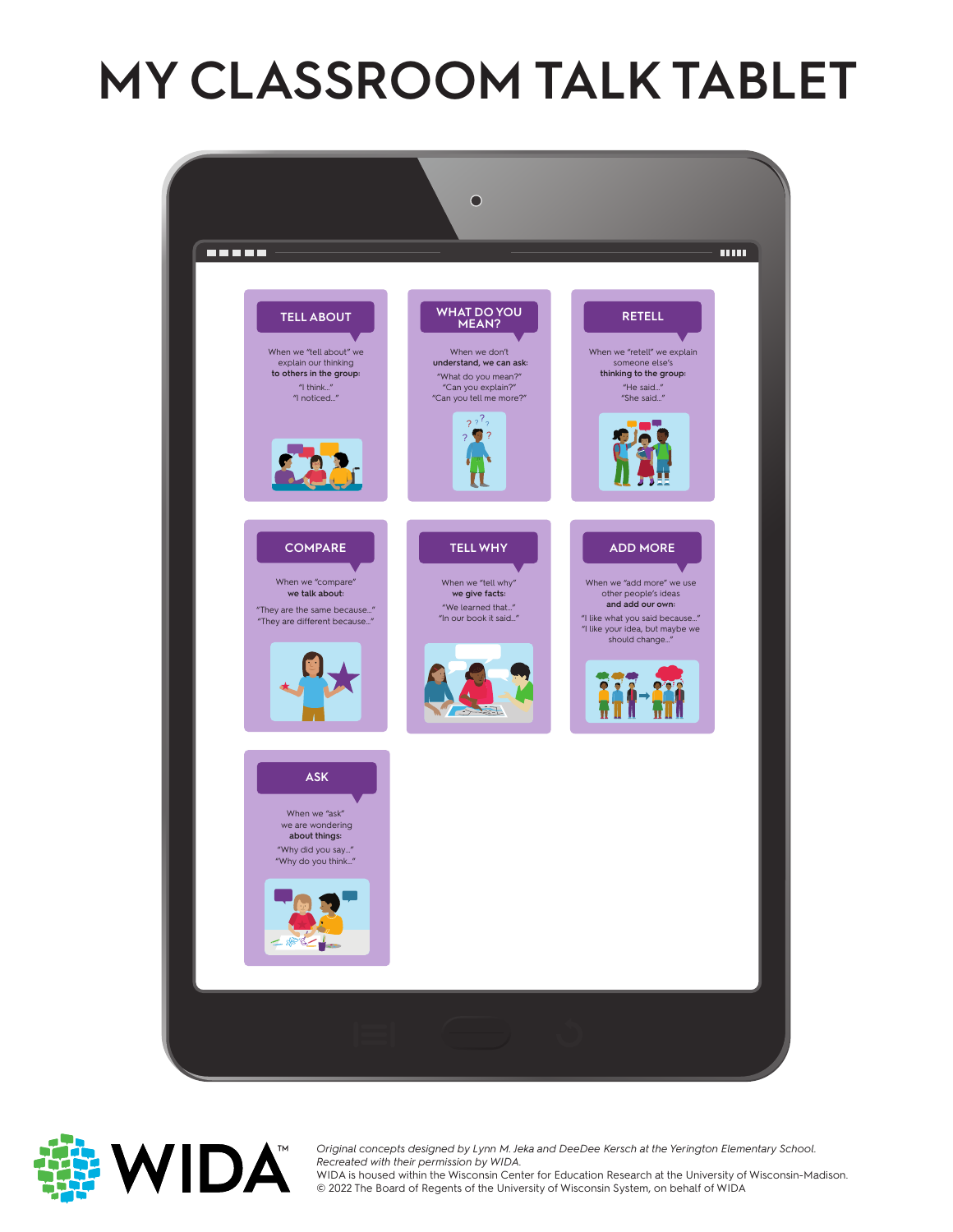## **TELL ABOUT**

When we "tell about" we explain our thinking **to others in the group:**

> "I think…" "I noticed…"





Original concepts designed by Lynn M. Je<br>Recreated with their permission by WIDA. *Original concepts designed by Lynn M. Jeka and DeeDee Kersch at the Yerington Elementary School.*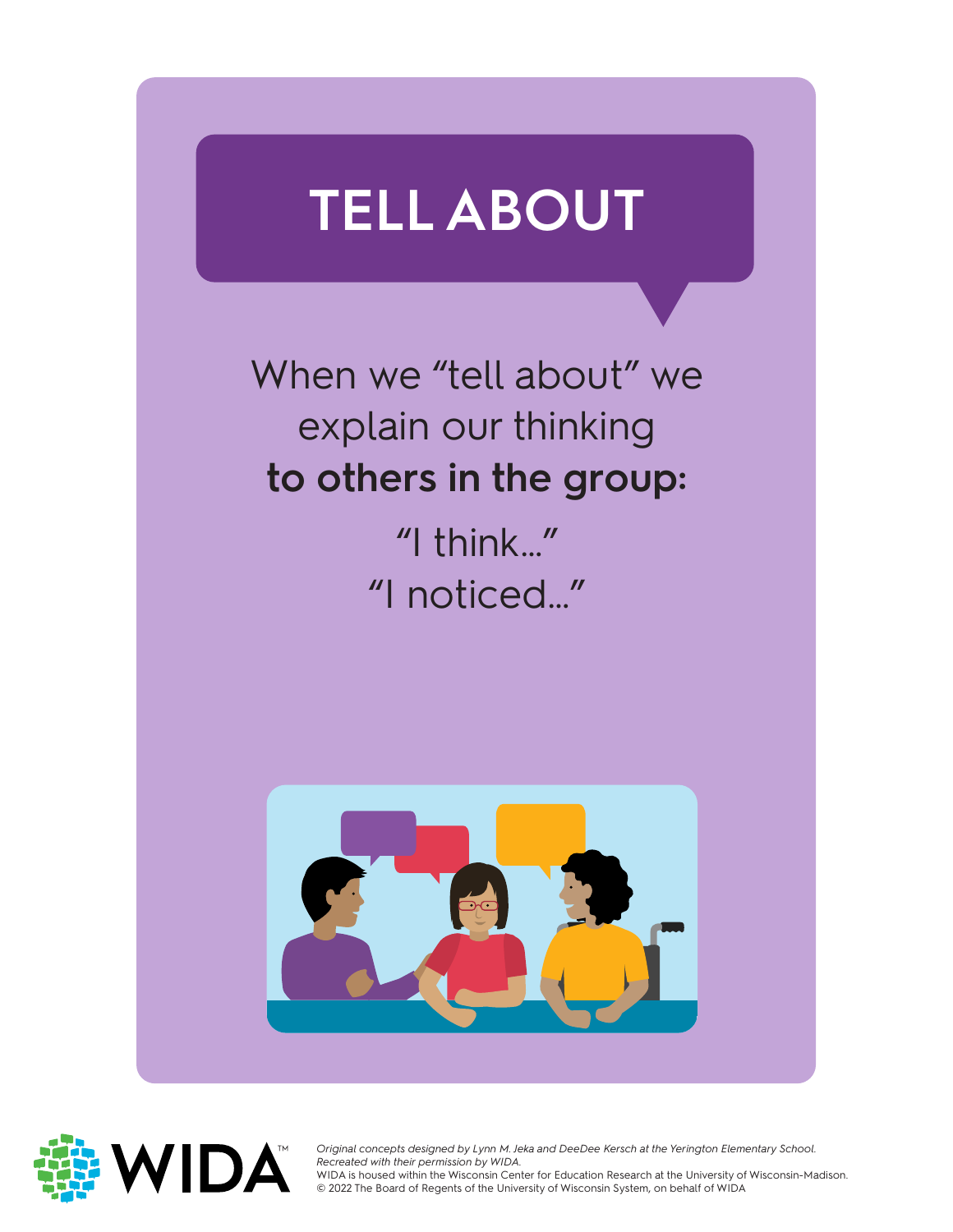## **WHAT DO YOU MEAN?**

#### When we don't **understand, we can ask:**

"What do you mean?" "Can you explain?" "Can you tell me more?"





Original concepts designed by Lynn M. Je<br>Recreated with their permission by WIDA. *Original concepts designed by Lynn M. Jeka and DeeDee Kersch at the Yerington Elementary School.*  WIDA is housed within the Wisconsin Center for Education Research at the University of Wisconsin-Madison.

WIDA is housed within the Wisconsin Center for Education Research at the University of<br>© 2022 The Board of Regents of the University of Wisconsin System, on behalf of WIDA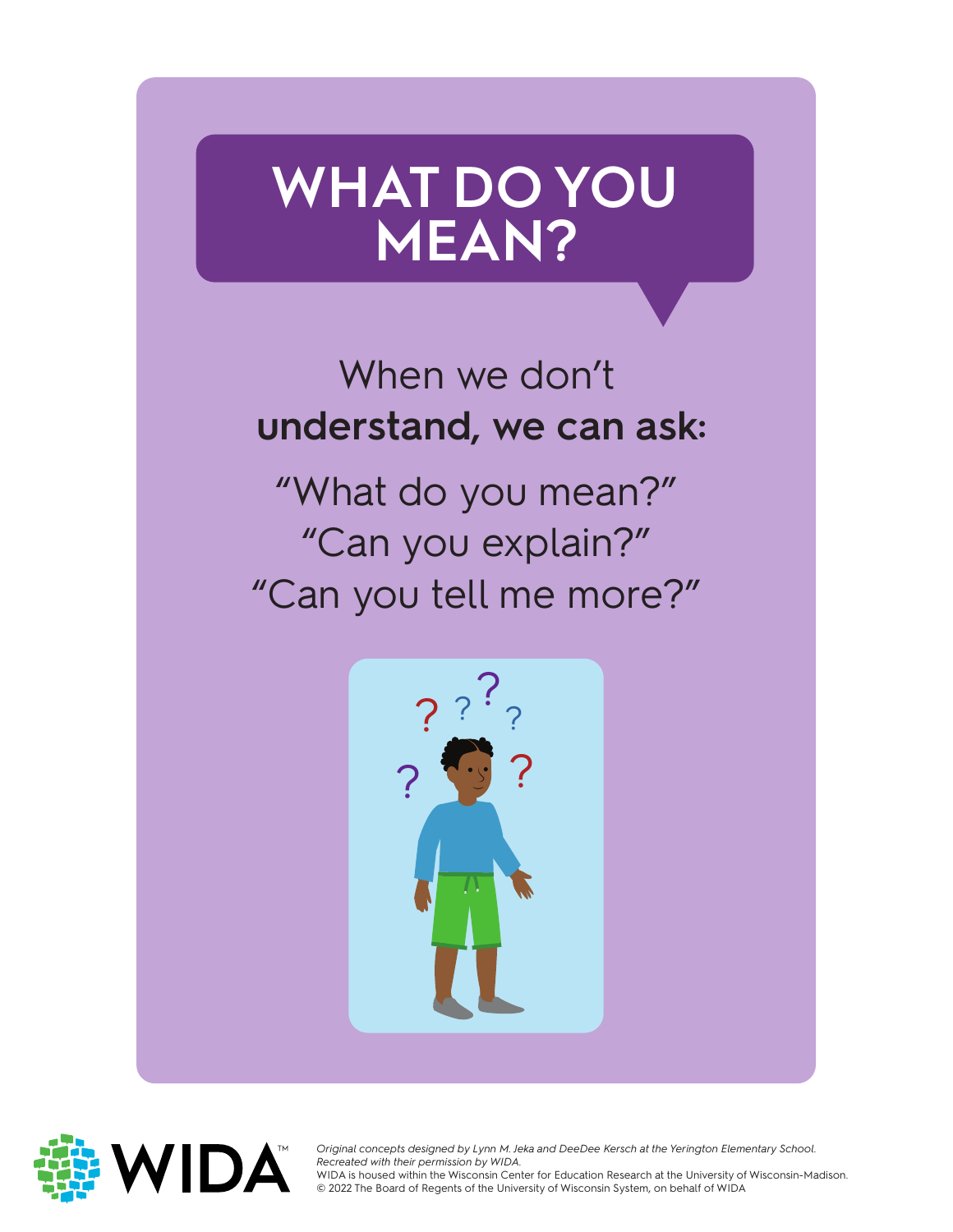

When we "retell" we explain someone else's **thinking to the group:**

> "He said…" "She said…"





Original concepts designed by Lynn M. Jeka and DeeDee Kersch at the Yerington Elementary School.<br>Recreated with their permission by WIDA. *Recreated with their permission by WIDA.*

WIDA is housed within the Wisconsin Center for Education Research at the University of Wisconsin-Madison.<br>© 2022 The Board of Regents of the University of Wisconsin System, on behalf of WIDA © 2022 The Board of Regents of the University of Wisconsin System, on behalf of WIDA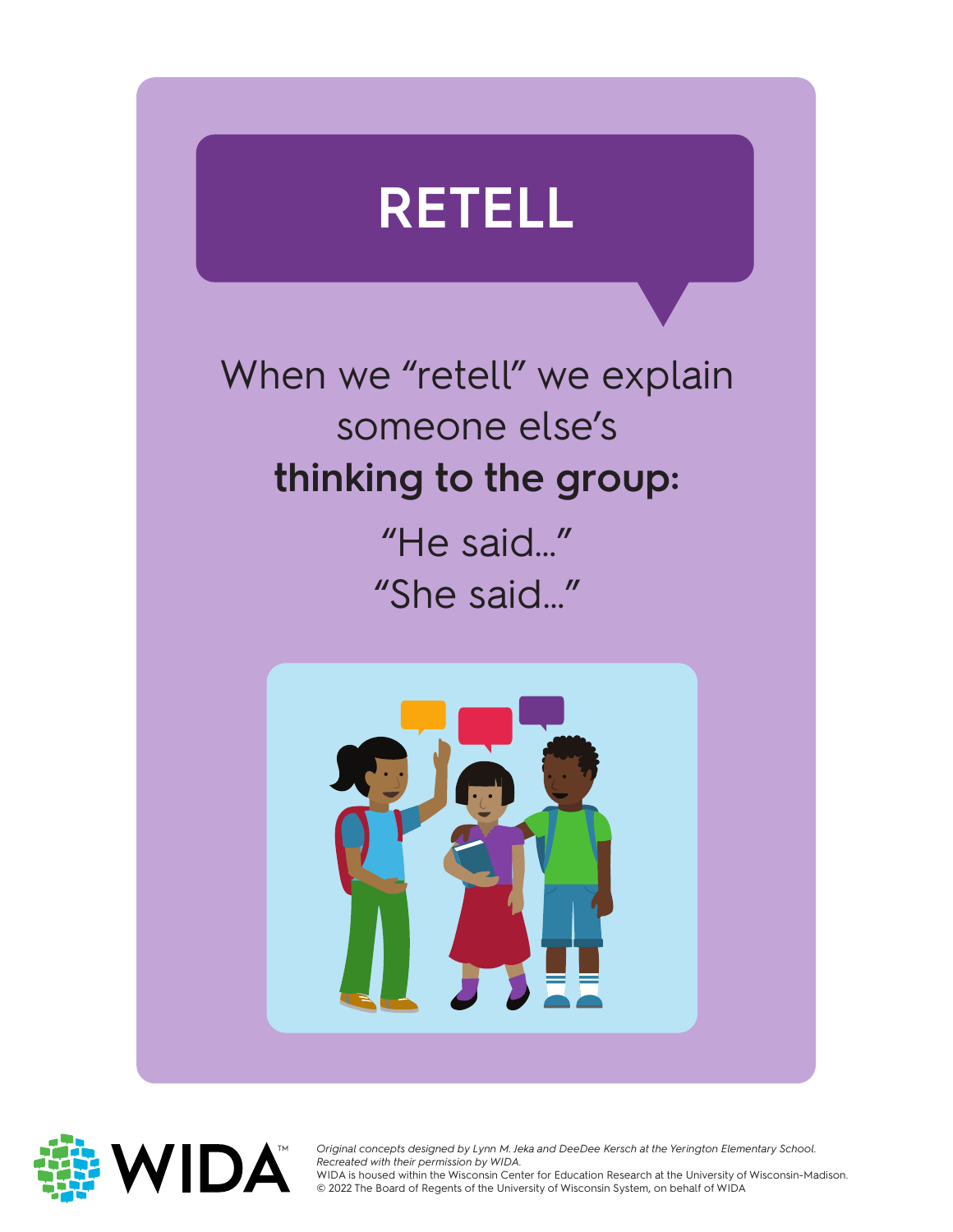

#### When we "compare" **we talk about:**

"They are the same because…" "They are different because…"





Original concepts designed by Lynn M. Jeka and DeeDee Kersch at the Yerington Elementary School.<br>Recreated with their permission by WIDA. *Recreated with their permission by WIDA.*

WIDA is housed within the Wisconsin Center for Education Research at the University of Wisconsin-Madison.<br>© 2022 The Board of Regents of the University of Wisconsin System, on behalf of WIDA © 2022 The Board of Regents of the University of Wisconsin System, on behalf of WIDA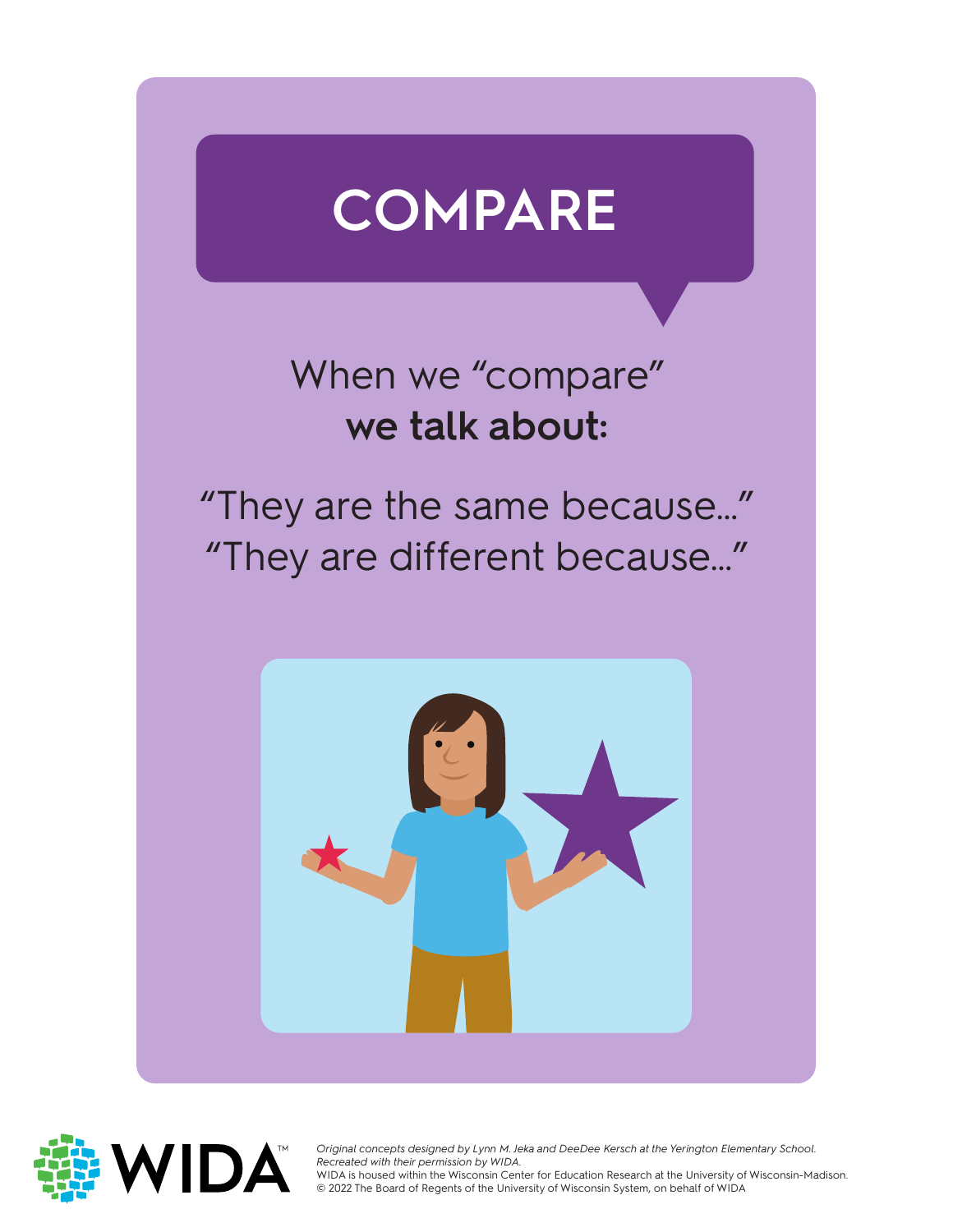# **TELL WHY**

### When we "tell why" **we give facts:** "We learned that…" "In our book it said…"





Original concepts designed by Lynn M. Jeka and DeeDee Kersch at the Yerington Elementary School.<br>Recreated with their permission by WIDA. *Recreated with their permission by WIDA.*

WIDA is housed within the Wisconsin Center for Education Research at the University of Wisconsin-Madison.<br>© 2022 The Board of Regents of the University of Wisconsin System, on behalf of WIDA © 2022 The Board of Regents of the University of Wisconsin System, on behalf of WIDA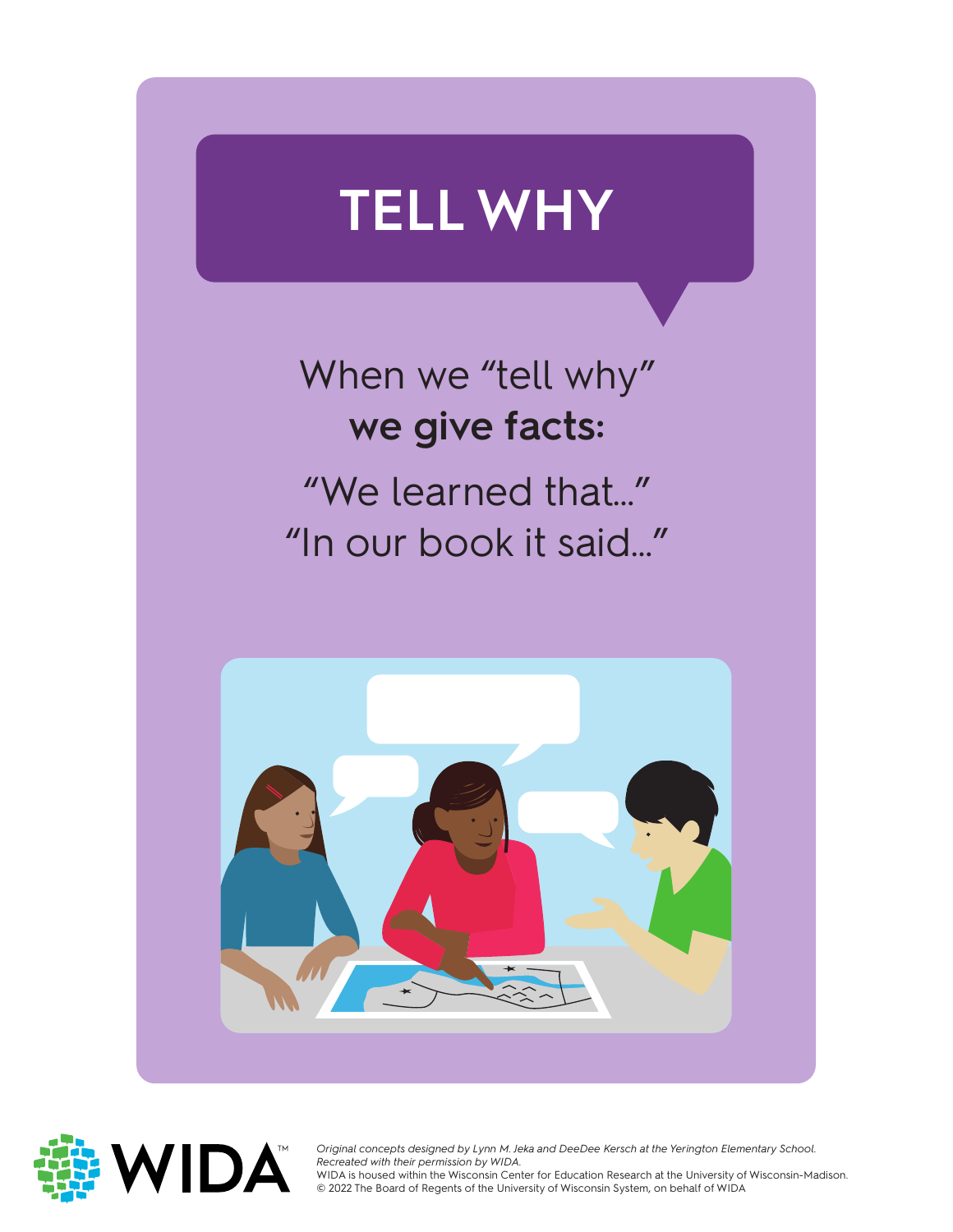## **ADD MORE**

When we "add more" we use other people's ideas **and add our own:**

"I like what you said because…" "I like your idea, but maybe we should change…"





Original concepts designed by Lynn M. Je<br>Recreated with their permission by WIDA. *Original concepts designed by Lynn M. Jeka and DeeDee Kersch at the Yerington Elementary School.*